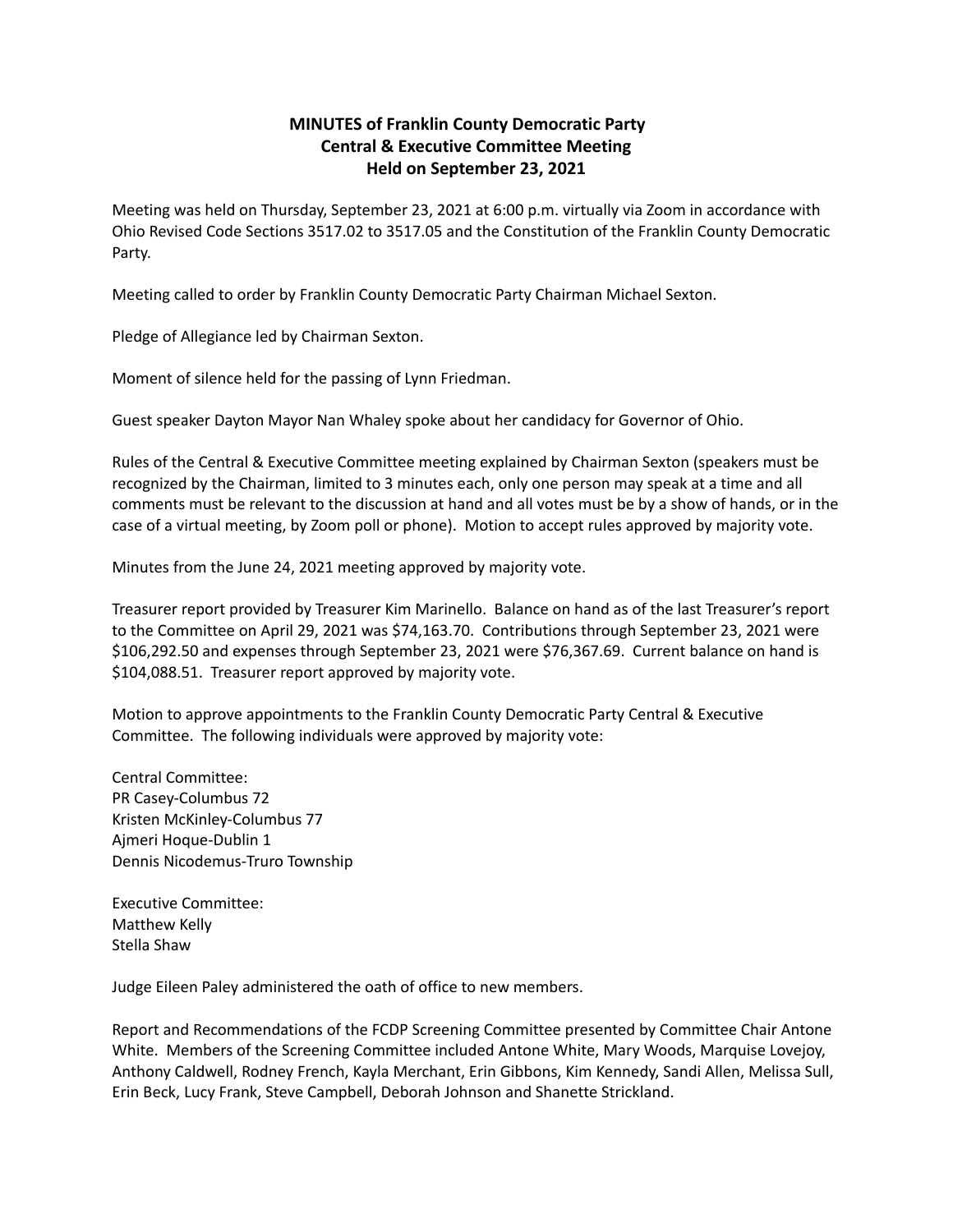Motion to adopt the Screening Committee recommendation for the endorsement of NO on Issue 7 (proposed City of Columbus Ordinance) approved by a majority vote.

Motion to adopt the Screening Committee recommendation for the endorsement of YES on Issue 37 (Reynoldsburg City Schools proposed Bond Issue and Tax Levy) approved by a majority vote.

Motion to adopt the Screening Committee recommendation for endorsement of the following Township Trustees approved by a majority vote: Clinton Township Trustee: Jess Jessberger and Rebecca Grimm Madison Township Trustee: Katherine Chipps Hamilton Township Trustee: Chris Hann Plain Township Trustee: Kerri L. Mollard Truro Township Trustee: Dennis Nicodemus and Joseph Sorenson

Motion to adopt the Screening Committee recommendation for endorsement of the following Columbus School Board candidates approved by a majority vote: Michael D. Cole Ramona R. Reyes Christina Vera

Motion to adopt the Screening Committee recommendations for endorsement of the following Bexley School Board and Canal Winchester School Board candidates approved by a majority vote: Bexley School Board: Jonathan Baker and Joanne Pickrell Canal Winchester School Board: Vangela Barnes

Motion to adopt the Screening Committee recommendations for endorsement of the following Dublin School Board candidates approved by a majority vote: Dublin School Board: Tiffany DeSilva and Lindsay Gillis

Motion to adopt the Screening Committee recommendations for endorsement of the following Gahanna-Jefferson School Board, Grandview Heights School Board, Groveport Madison School Board and Hamilton Local School Board candidates approved by a majority vote: Gahanna-Jefferson School Board: Kara Coates, Sue Horn and Dion Manley Grandview Heights School Board: Eric Bode, Katie Matney and Molly M. Wassmuth Groveport Madison School Board: Seth Bower and LaToya Dowdell-Burger Hamilton Local School Board: Amber Clark

Motion to adopt the Screening Committee recommendations for endorsement of the following Hilliard School Board, New Albany-Plain Local School Board, Pickerington Local School Board and Reynoldsburg School Board candidates approved by a majority vote: Hilliard School Board: Kelley Arnold and Kara Crowley New Albany-Plain Local School Board: Precious Singo Pickerington Local School Board: Vanessa Hayes-Williams Reynoldsburg School Board: Angela Abram and Julie Towns